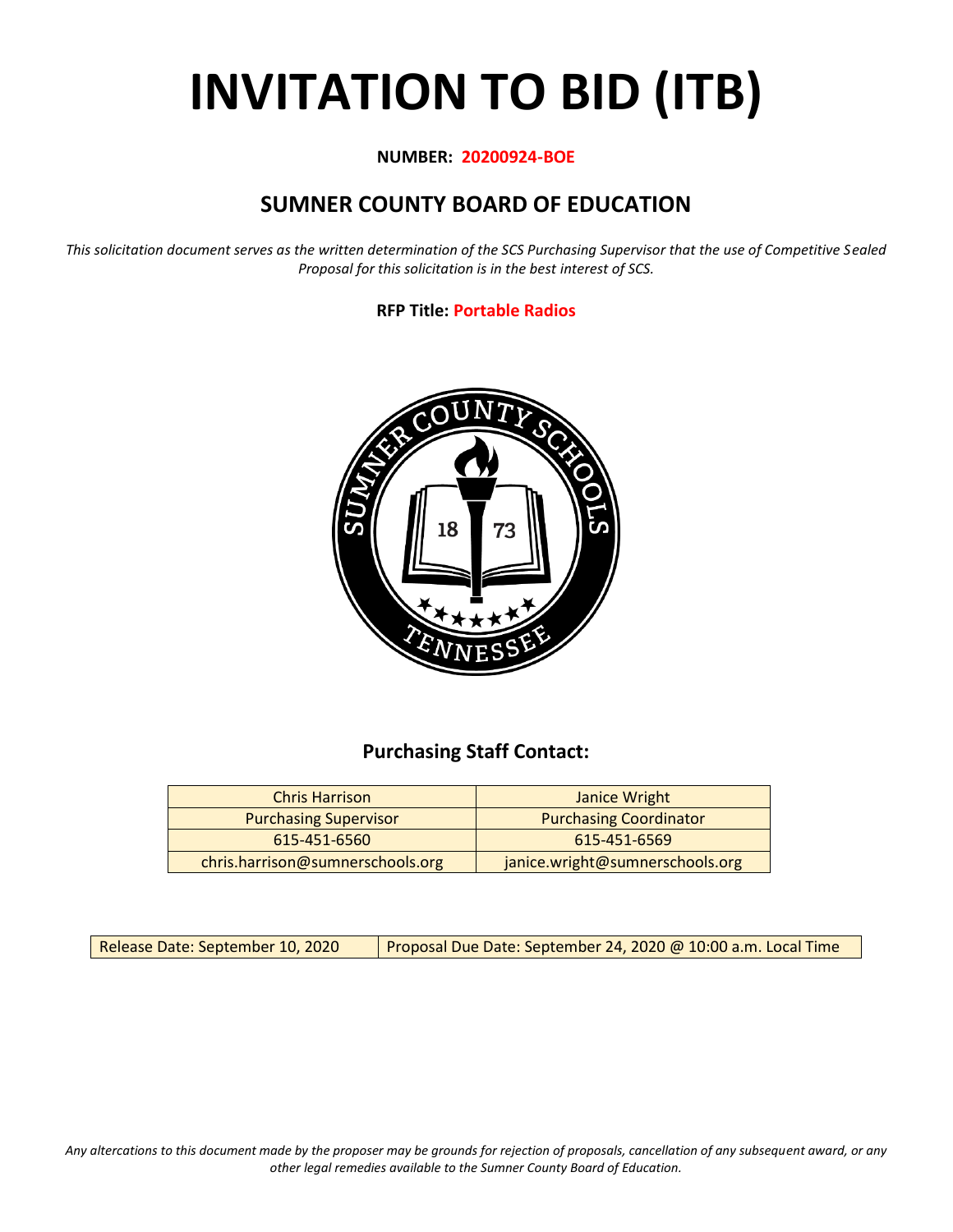# **NOTICE TO PROPOSERS**

There may be one or more amendments to this ITB. In order to receive communication for any such amendments issued specifically to this ITB, the proposer must provide the information requested below to the Sumner County Board of Education (SCS) Purchasing Department. The information may be sent by email to: Chris Harrison, Purchasing Supervisor, chris.harrison@sumnerschools.org. SCS will send amendments only to those proposers which complete and return this information in a timely manner.

| <b>ITB Number:</b>      | 20200924-BOE Portable Radios |
|-------------------------|------------------------------|
| Company Name:           |                              |
| <b>Mailing Address:</b> |                              |
|                         |                              |
|                         |                              |
| Phone Number:           |                              |
| <b>Contact Person:</b>  |                              |
| <b>Email Address:</b>   |                              |
|                         |                              |
|                         |                              |
| <b>Printed Name:</b>    |                              |
| Date:                   |                              |

Emailed amendments will be sent in a Microsoft Word (Office for Windows) or Portable Document Format (pdf) format. Any alterations to the document made by the proposer may be grounds for rejection of proposal, cancellation of any subsequent award or any other legal remedies available to SCS.

Amendments will also be posted on the SCS website **https://sumnerschools.org/index.php/current-bids-and-rfps** and attached to the solicitation listing as a PDF or WORD file. Check the particular solicitation on the Current Bids and RFPs webpage for any posted amendments.

By completing and returning this form, the Proposer has expressed its intent to provide a proposal for **20200924-BOE Portable Radios.**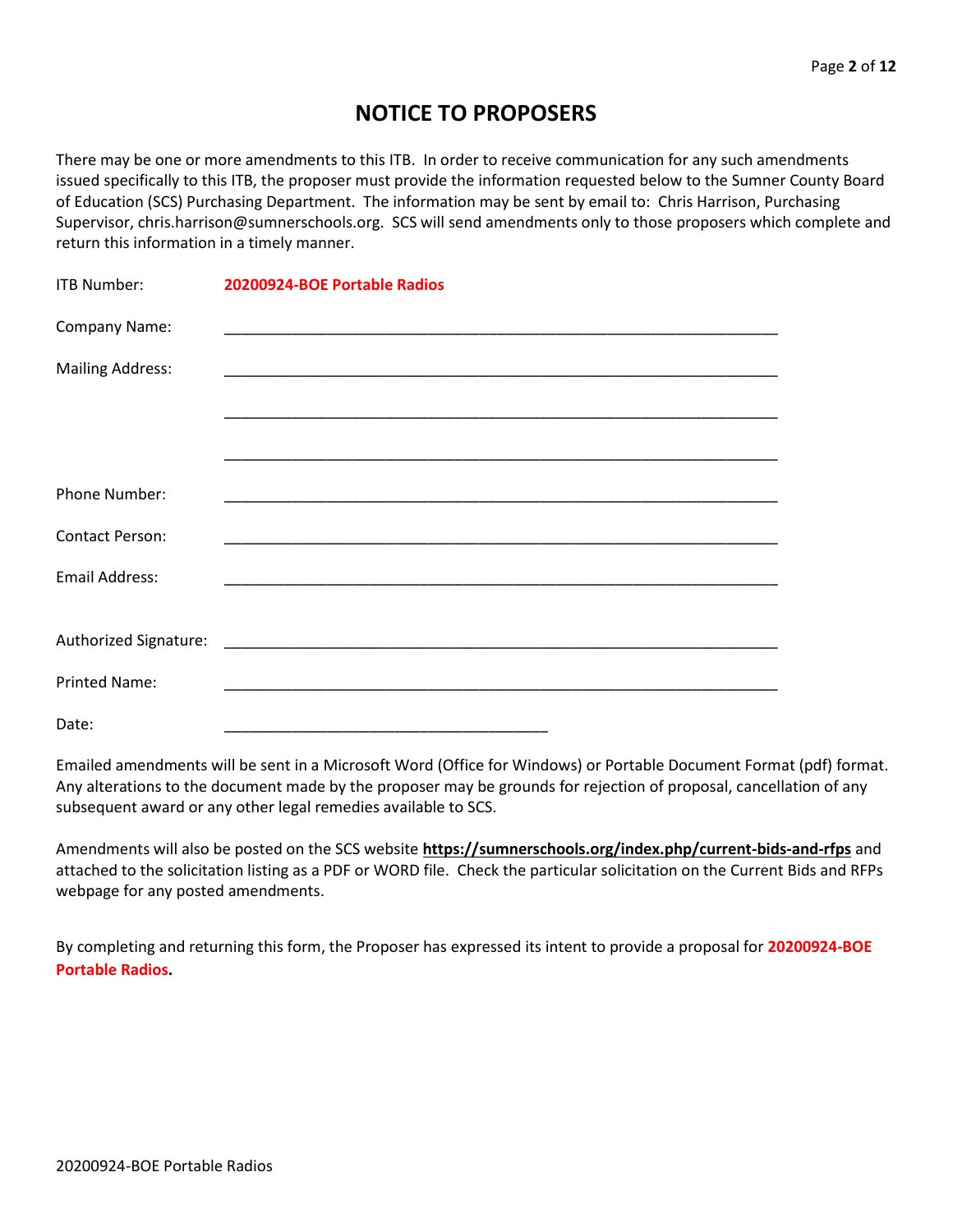# **TABLE OF CONTENTS**

- 1. Specification
- 2. Source Selection and Contract Award
- 3. Schedule of Events
- 4. Delivery of Proposals
- 5. Protests
- 6. New Vendors
- 7. Attachments
	- A. Bid Form/Certification
	- B. IRS Form W9
	- C. Attestation Re Personnel
	- D. Standard Terms and Conditions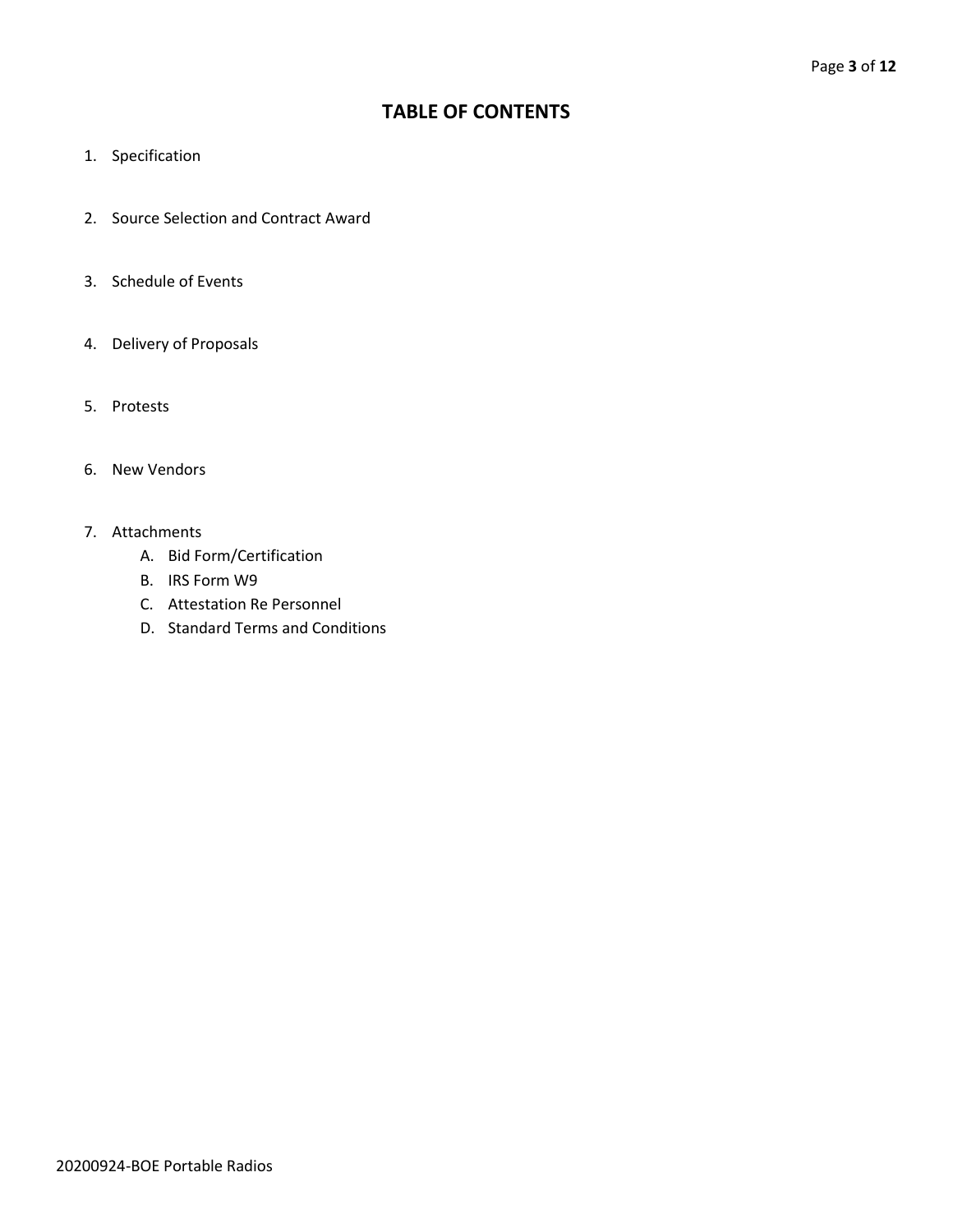1. Specification

SCS is soliciting responses to secure pricing for digital radios. The radios will work in conjunction with existing radios (Motorola CP185, ICOM F4001 and Motorola EVX-S24).

SCS has selected the following two models as its' preferred product. SCS shall accept responses for equivalent products.

- Motorola CP100d
	- o Display or Non-display Model
	- o Standard or High Capacity Battery
- Motorola EVX-S24

All radios are to include an antenna, battery, standard charger and belt clip. Programming of radios is to be included in the bid price.

Include Optional pricing for fiber laser engraving on each radio.

The bid price is to be valid following bid award thru June 30, 2021.

- 2. Source Selection and Contract Award
	- Award, if made, will be made to the proposer submitting the lowest cost proposal and whom is also determined to be Responsive.
		- o General Criteria to be determined "Responsive"
			- Does the proposal include all required information?
			- Does the proposal include completed attachment forms?
			- Was the proposal delivered on or before the stated deadline?
	- SCS reserves the right to reject any proposal that takes exception to the specifications unless prior approval is requested and granted by SCS.
	- Upon mutual agreement by both parties, SCS shall grant the right to extend the terms, conditions and prices of contract(s) awarded from this ITB to other Institutions (such as State, Local and/or Public Agencies) who express an interest in participating in any contract that results from this ITB. Each of the "piggyback" Institutions will issue their own purchasing documents for purchase of the goods/services. Proposer agrees that SCS shall bear no responsibility or liability for any agreements between Proposer and the other Institution(s) who desire to exercise this option.
- 3. Schedule of Events

| <b>RFP Issued</b>              | September 10, 2020                         |
|--------------------------------|--------------------------------------------|
| <b>RFP Submission DEADLINE</b> | September 24, 2020 @ 10:00 a.m. Local Time |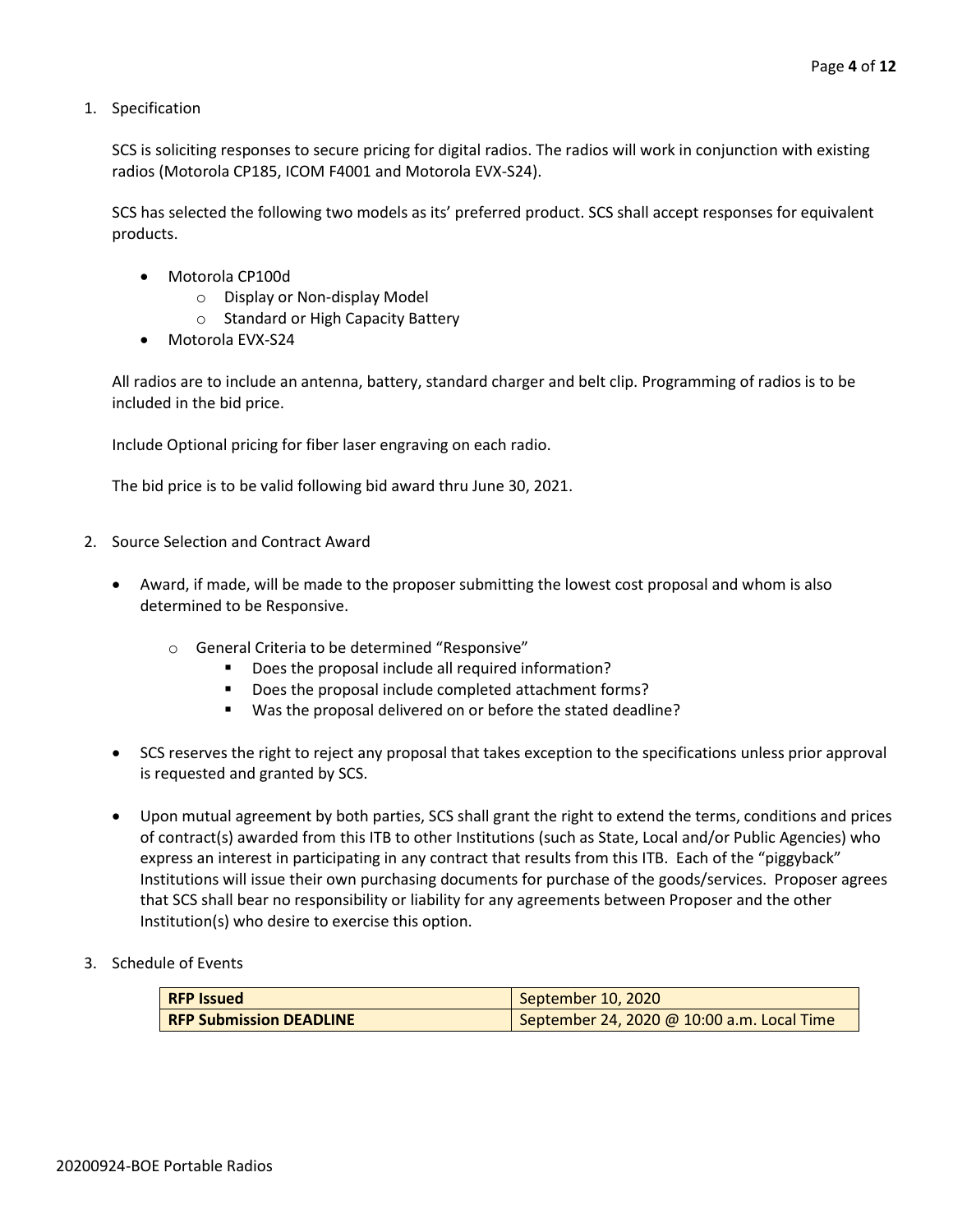#### 4. Delivery of Proposals

Sealed proposals will be accepted until **September 24, 2020 @ 10:00 a.m. Local Time**. Proposals received after that time will be deemed invalid. Vendors mailing proposal packages must allow sufficient time to ensure receipt of their package by the time specified. SCS shall not accept proposals via electronic transmission such as email, fax, etc. There will be no exceptions. Proposals will be opened and read aloud. The reading of the bids will begin at **10:00 a.m. Local Time**.

Due to the nature of deliveries to the SCS Support Services Facility by carriers such as UPS, FedEx and such like; the proposal package will be accepted if the date and time on the delivery confirmation are indicated to be on or before the Proposal Deadline.

| Delivery Address: | Sumner County Board of Education |
|-------------------|----------------------------------|
|                   | Attn: Purchasing Supervisor      |
|                   | 1500 Airport Road                |
|                   | Gallatin, TN 37066               |

The package containing the proposal must be sealed and clearly marked on the outside of the package:

# **"20200924-BOE Portable Radios" DO NOT OPEN**

#### 5. Protests

In the event that any interested party finds any part of the listed specifications, terms or conditions to be discrepant, incomplete or otherwise questionable in any respect; it shall be the responsibility of the concerned party to notify the SCS Purchasing Office of such matters immediately upon receipt of the ITB. All notifications must be sent to the Purchasing Supervisor via email at [purchasing@sumnerschools.org.](mailto:purchasing@sumnerschools.org)

Any actual or prospective Proposer who is aggrieved in connection with the ITB or award of a contract may protest to the Purchasing Supervisor and/or the Sumner County Board of Education at its regularly scheduled meeting.

- 6. New Vendors
	- To comply with Internal Revenue Service requirements, all vendors who perform any type of service are required to have a current IRS Form W-9 on file with the SCS Finance Department. It is a mandatory requirement to complete the IRS Form W-9 (Attachment 1) included in this RFP.
	- To comply with the Tennessee Lawful Employment Act (50-1-702 and 50-1-703), non-employees (individuals paid directly by the employer in exchange for the individual's labor or services) must have on file one (1) of the following documents:
		- o A valid Tennessee driver's license or photo identification;
		- $\circ$  A valid driver's license or photo identification from another state where the license requirements are at least as strict as those in Tennessee;
		- o A birth certificate issued by a U.S. state, jurisdiction or territory;
		- o A U.S. government issued certified birth certificate;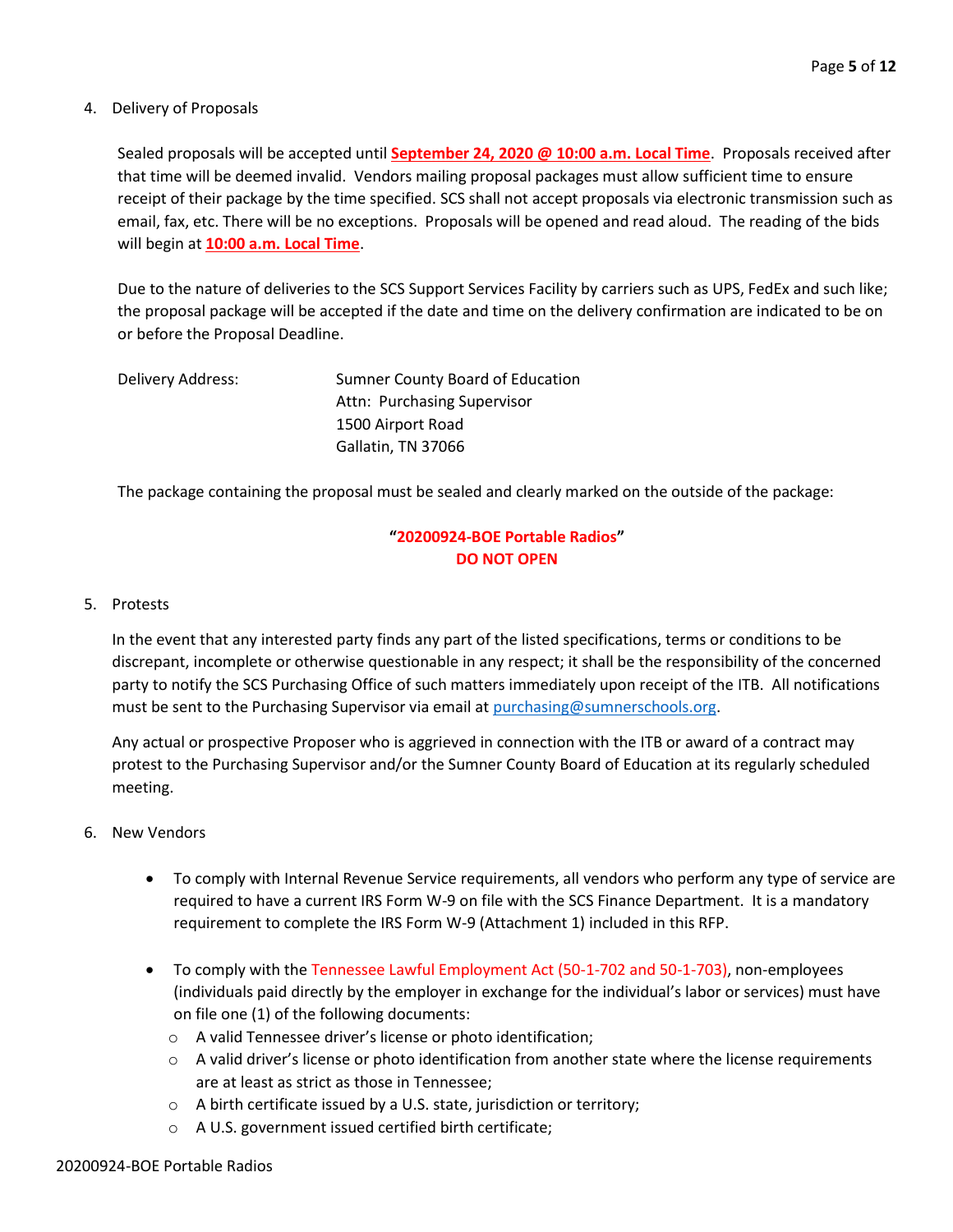- o A valid, unexpired U.S. passport;
- o A U.S. certificate of birth abroad (DS-1350 or FS-545)
- o A report of birth abroad of a U.S. citizen (FS-240);
- o A certificate of citizenship (N560 or N561);
- o A certificate of naturalization (N550, N570 or N578);
- o A U.S citizen identification card (I-197 or I-179); or
- o Valid alien registration documentation or other proof of current immigration registration recognized by the United States Department of Homeland Security that contains the individual's complete legal name and current alien admission number or alien file number (or numbers if the individual has more than one number).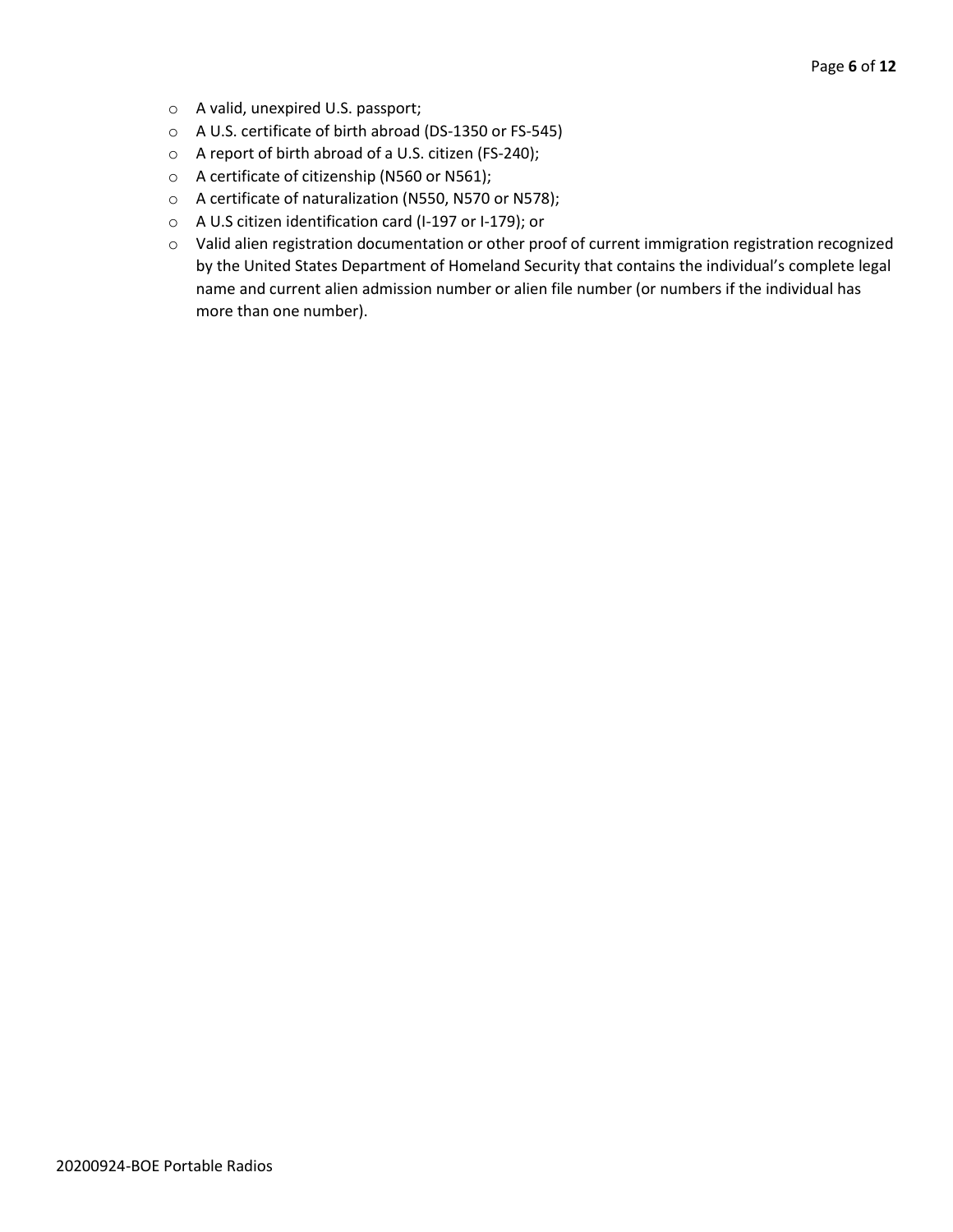### **7.A Bid Form**



Attn: Purchasing Supervisor 1500 Airport Road Gallatin, TN 37066

Date

|         |                                           | <b>UNIT PRICE</b> |
|---------|-------------------------------------------|-------------------|
|         | Motorola CP100d or Alternate ____________ |                   |
| $\circ$ | Display w/ Standard Battery               |                   |
| $\circ$ | Display w/ High Capacity Battery          |                   |
| $\circ$ | Non-display w/ Standard Battery           |                   |
| $\circ$ | Non-display w/ High Capacity Battery      |                   |
|         | Motorola EVX-S24 or Alternate             |                   |
|         | <b>OPTIONAL PRICING</b>                   |                   |
| $\circ$ | <b>Fiber Laser Engraving</b>              |                   |
|         | Setup Fee                                 |                   |
|         | Per Radio Fee                             |                   |

\**Vendor must list Make/Model No. is submitting an alternate*.

By checking this box, Proposer agrees that SCS reserves the right to extend the terms, conditions and prices of this contract to other Institutions (such as State, Local and/or Public Agencies) who express an interest in participating in any contract that results from this ITB. Each of the piggyback Institutions will issue their own purchasing documents for the goods/service. Proposer agrees that SCS shall bear no responsibility or liability for any agreements between Proposer and the other Institution(s) who desire to exercise this option.

| <b>AUTHORIZED SIGNATURE:</b> |  |
|------------------------------|--|
| <b>PRINTED NAME:</b>         |  |
| TITLE:                       |  |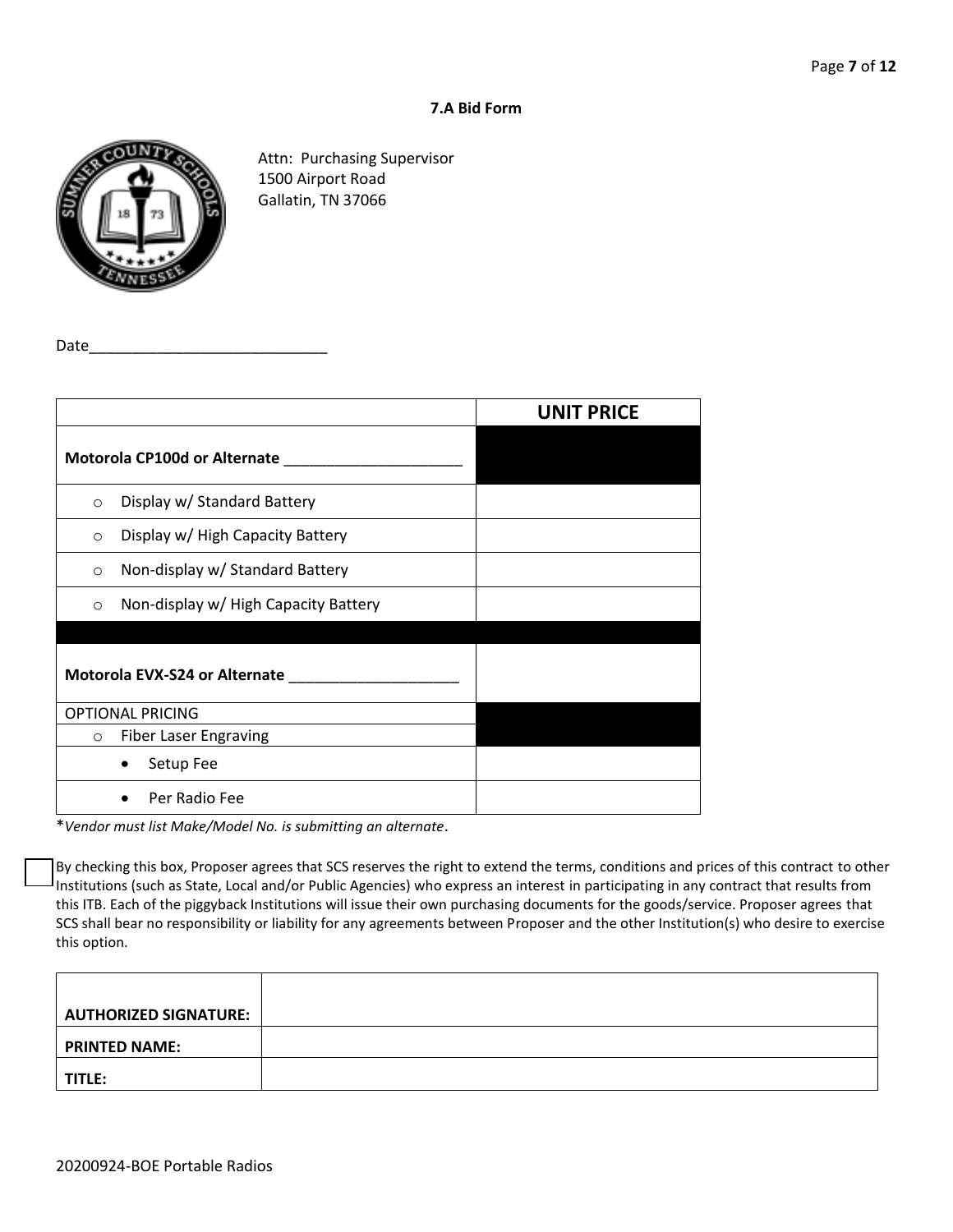#### 7.B IRS Form W9

|                                                                                                                                                                                                                                                                                                                                                                                                                                                                                                                                                                                                                                                                                                                                                                                                                                                             | <b>Request for Taxpayer</b><br><b>Identification Number and Certification</b><br>(Rev. December 2014)<br>Department of the Treasury<br>Internal Revenue Service<br>1 Name (as shown on your income tax return). Name is required on this line; do not leave this line blank. |                                                                               |                                                                                                                                                                     |                            |                                                                                                                                  |  | Give Form to the<br>requester. Do not<br>send to the IRS. |  |  |  |  |
|-------------------------------------------------------------------------------------------------------------------------------------------------------------------------------------------------------------------------------------------------------------------------------------------------------------------------------------------------------------------------------------------------------------------------------------------------------------------------------------------------------------------------------------------------------------------------------------------------------------------------------------------------------------------------------------------------------------------------------------------------------------------------------------------------------------------------------------------------------------|------------------------------------------------------------------------------------------------------------------------------------------------------------------------------------------------------------------------------------------------------------------------------|-------------------------------------------------------------------------------|---------------------------------------------------------------------------------------------------------------------------------------------------------------------|----------------------------|----------------------------------------------------------------------------------------------------------------------------------|--|-----------------------------------------------------------|--|--|--|--|
| $\sim$                                                                                                                                                                                                                                                                                                                                                                                                                                                                                                                                                                                                                                                                                                                                                                                                                                                      |                                                                                                                                                                                                                                                                              | 2 Business name/disregarded entity name, if different from above              |                                                                                                                                                                     |                            |                                                                                                                                  |  |                                                           |  |  |  |  |
| page<br>3 Check appropriate box for federal tax classification; check only one of the following seven boxes:<br>Specific Instructions on<br>S Corporation Partnership<br>Individual/sole proprietor or<br>C Corporation<br>Trust/estate<br>instructions on page 3):<br>single-member LLC<br>Print or type<br>Exempt payee code (if any)<br>Limited liability company. Enter the tax classification (C=C corporation, S=S corporation, P=partnership) ▶<br>Exemption from FATCA reporting<br>Note. For a single-member LLC that is disregarded, do not check LLC; check the appropriate box in the line above for<br>the tax classification of the single-member owner.<br>code (if any)<br>Other (see instructions) ▶<br>5 Address (number, street, and apt. or suite no.)<br>Requester's name and address (optional)<br>6 City, state, and ZIP code<br>See |                                                                                                                                                                                                                                                                              |                                                                               |                                                                                                                                                                     |                            | 4 Exemptions (codes apply only to<br>certain entities, not individuals; see<br>(Applies to accounts maintained outside the U.S.) |  |                                                           |  |  |  |  |
|                                                                                                                                                                                                                                                                                                                                                                                                                                                                                                                                                                                                                                                                                                                                                                                                                                                             |                                                                                                                                                                                                                                                                              | 7 List account number(s) here (optional)                                      |                                                                                                                                                                     |                            |                                                                                                                                  |  |                                                           |  |  |  |  |
| Part I                                                                                                                                                                                                                                                                                                                                                                                                                                                                                                                                                                                                                                                                                                                                                                                                                                                      |                                                                                                                                                                                                                                                                              | <b>Taxpayer Identification Number (TIN)</b>                                   |                                                                                                                                                                     |                            |                                                                                                                                  |  |                                                           |  |  |  |  |
| Social security number<br>Enter your TIN in the appropriate box. The TIN provided must match the name given on line 1 to avoid<br>backup withholding. For individuals, this is generally your social security number (SSN). However, for a<br>resident alien, sole proprietor, or disregarded entity, see the Part I instructions on page 3. For other<br>entities, it is your employer identification number (EIN). If you do not have a number, see How to get a<br>TIN on page 3.<br>or<br><b>Employer identification number</b><br>Note. If the account is in more than one name, see the instructions for line 1 and the chart on page 4 for<br>guidelines on whose number to enter.                                                                                                                                                                   |                                                                                                                                                                                                                                                                              |                                                                               |                                                                                                                                                                     |                            |                                                                                                                                  |  |                                                           |  |  |  |  |
| Part II                                                                                                                                                                                                                                                                                                                                                                                                                                                                                                                                                                                                                                                                                                                                                                                                                                                     | <b>Certification</b>                                                                                                                                                                                                                                                         |                                                                               |                                                                                                                                                                     |                            |                                                                                                                                  |  |                                                           |  |  |  |  |
|                                                                                                                                                                                                                                                                                                                                                                                                                                                                                                                                                                                                                                                                                                                                                                                                                                                             | Under penalties of perjury, I certify that:                                                                                                                                                                                                                                  |                                                                               |                                                                                                                                                                     |                            |                                                                                                                                  |  |                                                           |  |  |  |  |
| 1. The number shown on this form is my correct taxpayer identification number (or I am waiting for a number to be issued to me); and<br>2. I am not subject to backup withholding because: (a) I am exempt from backup withholding, or (b) I have not been notified by the Internal Revenue<br>Service (IRS) that I am subject to backup withholding as a result of a failure to report all interest or dividends, or (c) the IRS has notified me that I am<br>no longer subject to backup withholding; and                                                                                                                                                                                                                                                                                                                                                 |                                                                                                                                                                                                                                                                              |                                                                               |                                                                                                                                                                     |                            |                                                                                                                                  |  |                                                           |  |  |  |  |
|                                                                                                                                                                                                                                                                                                                                                                                                                                                                                                                                                                                                                                                                                                                                                                                                                                                             |                                                                                                                                                                                                                                                                              | 3. I am a U.S. citizen or other U.S. person (defined below); and              |                                                                                                                                                                     |                            |                                                                                                                                  |  |                                                           |  |  |  |  |
| 4. The FATCA code(s) entered on this form (if any) indicating that I am exempt from FATCA reporting is correct.<br>Certification instructions. You must cross out item 2 above if you have been notified by the IRS that you are currently subject to backup withholding<br>because you have failed to report all interest and dividends on your tax return. For real estate transactions, item 2 does not apply. For mortgage<br>interest paid, acquisition or abandonment of secured property, cancellation of debt, contributions to an individual retirement arrangement (IRA), and<br>generally, payments other than interest and dividends, you are not required to sign the certification, but you must provide your correct TIN. See the<br>instructions on page 3.                                                                                 |                                                                                                                                                                                                                                                                              |                                                                               |                                                                                                                                                                     |                            |                                                                                                                                  |  |                                                           |  |  |  |  |
| Sign<br>Here                                                                                                                                                                                                                                                                                                                                                                                                                                                                                                                                                                                                                                                                                                                                                                                                                                                | Signature of<br>U.S. person $\blacktriangleright$                                                                                                                                                                                                                            |                                                                               |                                                                                                                                                                     | Date $\blacktriangleright$ |                                                                                                                                  |  |                                                           |  |  |  |  |
|                                                                                                                                                                                                                                                                                                                                                                                                                                                                                                                                                                                                                                                                                                                                                                                                                                                             | <b>General Instructions</b>                                                                                                                                                                                                                                                  |                                                                               | · Form 1098 (home mortgage interest), 1098-E (student loan interest), 1098-T                                                                                        |                            |                                                                                                                                  |  |                                                           |  |  |  |  |
|                                                                                                                                                                                                                                                                                                                                                                                                                                                                                                                                                                                                                                                                                                                                                                                                                                                             |                                                                                                                                                                                                                                                                              | Section references are to the Internal Revenue Code unless otherwise noted.   | (tuition)<br>· Form 1099-C (canceled debt)                                                                                                                          |                            |                                                                                                                                  |  |                                                           |  |  |  |  |
|                                                                                                                                                                                                                                                                                                                                                                                                                                                                                                                                                                                                                                                                                                                                                                                                                                                             |                                                                                                                                                                                                                                                                              | Future developments. Information about developments affecting Form W-9 (such  | . Form 1099-A (acquisition or abandonment of secured property)                                                                                                      |                            |                                                                                                                                  |  |                                                           |  |  |  |  |
| as legislation enacted after we release it) is at www.irs.gov/fw9.<br>Use Form W-9 only if you are a U.S. person (including a resident alien), to<br>provide your correct TIN.                                                                                                                                                                                                                                                                                                                                                                                                                                                                                                                                                                                                                                                                              |                                                                                                                                                                                                                                                                              |                                                                               |                                                                                                                                                                     |                            |                                                                                                                                  |  |                                                           |  |  |  |  |
| <b>Purpose of Form</b><br>If you do not return Form W-9 to the requester with a TIN, you might be subject<br>An individual or entity (Form W-9 requester) who is required to file an information<br>to backup withholding. See What is backup withholding? on page 2.<br>return with the IRS must obtain your correct taxpayer identification number (TIN)<br>which may be your social security number (SSN), individual taxpayer identification<br>By signing the filled-out form, you:<br>number (ITIN), adoption taxpayer identification number (ATIN), or employer<br>1. Certify that the TIN you are giving is correct (or you are waiting for a number<br>identification number (EIN), to report on an information return the amount paid to                                                                                                          |                                                                                                                                                                                                                                                                              |                                                                               |                                                                                                                                                                     |                            |                                                                                                                                  |  |                                                           |  |  |  |  |
| to be issued).<br>you, or other amount reportable on an information return. Examples of information<br>2. Certify that you are not subject to backup withholding, or<br>returns include, but are not limited to, the following:                                                                                                                                                                                                                                                                                                                                                                                                                                                                                                                                                                                                                             |                                                                                                                                                                                                                                                                              |                                                                               |                                                                                                                                                                     |                            |                                                                                                                                  |  |                                                           |  |  |  |  |
|                                                                                                                                                                                                                                                                                                                                                                                                                                                                                                                                                                                                                                                                                                                                                                                                                                                             | · Form 1099-INT (interest earned or paid)                                                                                                                                                                                                                                    |                                                                               | 3. Claim exemption from backup withholding if you are a U.S. exempt payee. If                                                                                       |                            |                                                                                                                                  |  |                                                           |  |  |  |  |
|                                                                                                                                                                                                                                                                                                                                                                                                                                                                                                                                                                                                                                                                                                                                                                                                                                                             |                                                                                                                                                                                                                                                                              | . Form 1099-DIV (dividends, including those from stocks or mutual funds)      | applicable, you are also certifying that as a U.S. person, your allocable share of<br>any partnership income from a U.S. trade or business is not subject to the    |                            |                                                                                                                                  |  |                                                           |  |  |  |  |
|                                                                                                                                                                                                                                                                                                                                                                                                                                                                                                                                                                                                                                                                                                                                                                                                                                                             |                                                                                                                                                                                                                                                                              | * Form 1099-MISC (various types of income, prizes, awards, or gross proceeds) | withholding tax on foreign partners' share of effectively connected income, and                                                                                     |                            |                                                                                                                                  |  |                                                           |  |  |  |  |
| brokers)                                                                                                                                                                                                                                                                                                                                                                                                                                                                                                                                                                                                                                                                                                                                                                                                                                                    |                                                                                                                                                                                                                                                                              | . Form 1099-B (stock or mutual fund sales and certain other transactions by   | 4. Certify that FATCA code(s) entered on this form (if any) indicating that you are<br>exempt from the FATCA reporting, is correct. See What is FATCA reporting? on |                            |                                                                                                                                  |  |                                                           |  |  |  |  |
|                                                                                                                                                                                                                                                                                                                                                                                                                                                                                                                                                                                                                                                                                                                                                                                                                                                             |                                                                                                                                                                                                                                                                              | · Form 1099-S (proceeds from real estate transactions)                        | page 2 for further information.                                                                                                                                     |                            |                                                                                                                                  |  |                                                           |  |  |  |  |
|                                                                                                                                                                                                                                                                                                                                                                                                                                                                                                                                                                                                                                                                                                                                                                                                                                                             |                                                                                                                                                                                                                                                                              |                                                                               |                                                                                                                                                                     |                            | . Form 1099-K (merchant card and third party network transactions)                                                               |  |                                                           |  |  |  |  |

Cat. No. 10231X

Form W-9 (Rev. 12-2014)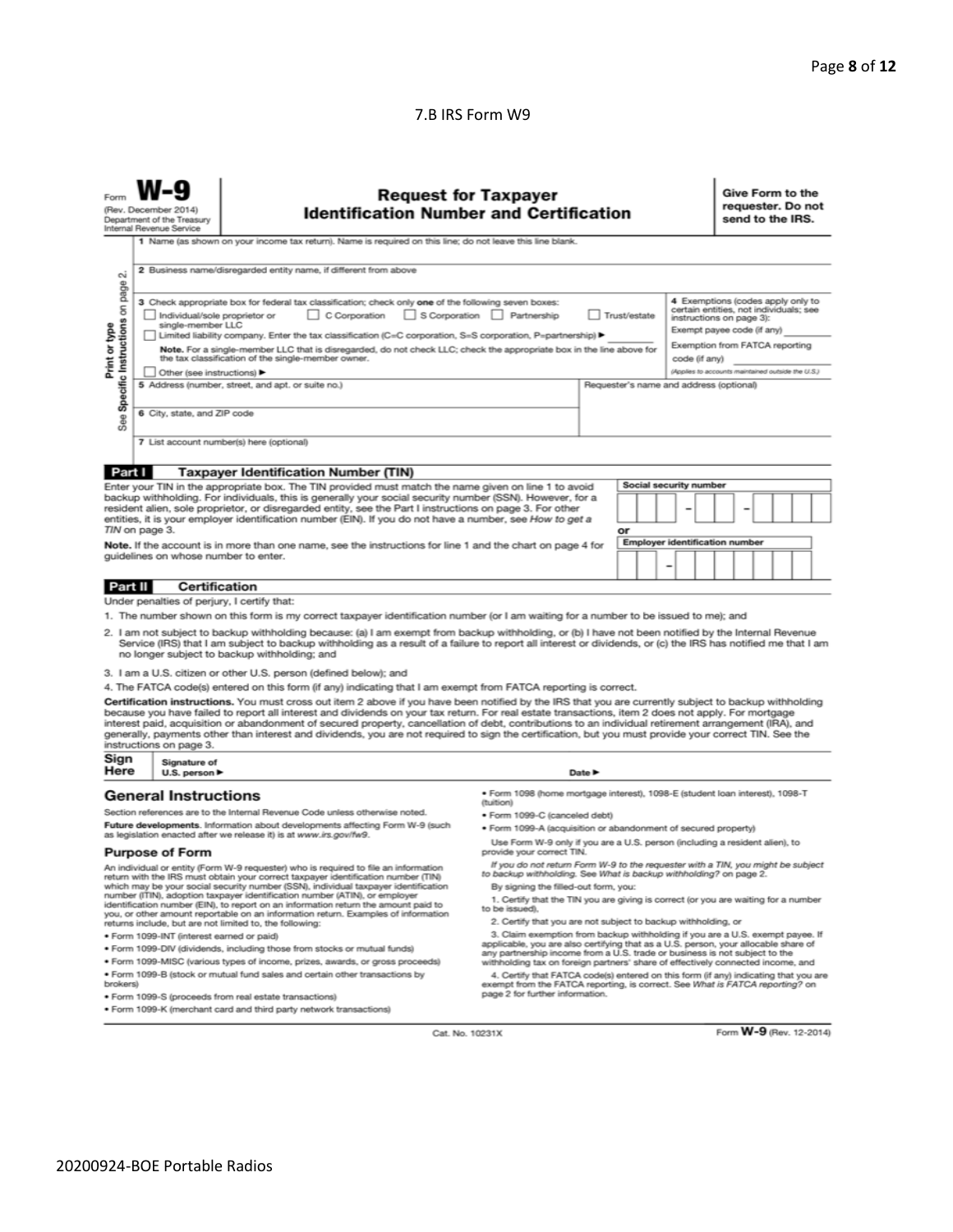#### **ATTACHMENT 7.C – Attestation Re Personnel**

# **ATTESTATION RE PERSONNEL USED IN CONTRACT PERFORMANCE**

| CONTRACTOR LEGAL ENTITY NAME:                                          |  |
|------------------------------------------------------------------------|--|
| FEDERAL EMPLOYER IDENTIFICATION NUMBER:<br>(or Social Security Number) |  |

**The Contractor, identified above, does hereby attest, certify, warrant and assure that the Contractor shall not knowingly utilize the services of an illegal immigrant in the performance of this Contract and shall not knowingly utilize the services of any subcontractor who will utilize the services of an illegal immigrant in the performance of this Contract, T.C.A. § 12-3-309.**

SIGNATURE & DATE:

*NOTICE: This attestation MUST be signed by an individual empowered to contractually bind the Contractor.*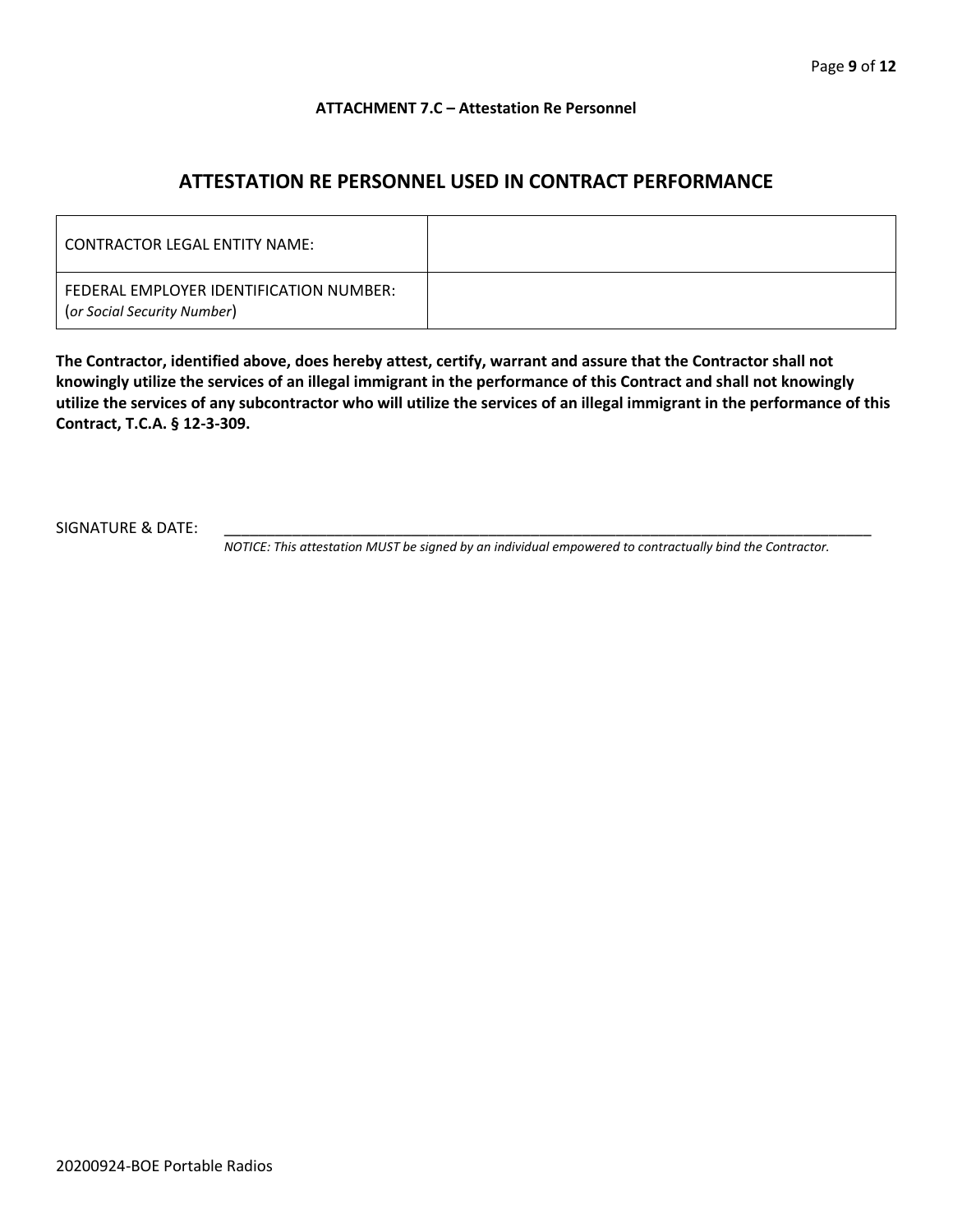#### **ATTACHMENT 7.D – Standard Terms & Conditions SUMNER COUNTY BOARD OF EDUCATION (SCS)**

#### **1. PREPARATION AND SUBMISSION OF BID.**

- **a.** Failure to examine any drawings**,** specifications, or instructions will be at the proposer's risk. Any deviation from the stated terms, conditions and specifications must be coordinated with and approved in writing by the SCS Purchasing Supervisor.
- **b.** RFP/ITB SUBMITTAL / SIGNATURE: Proposal shall give the full name and business address of the bidder. If the proposer is a corporation, the name shall be stated as it is in the corporate charter. Proposals must be signed in ink by the proposer's authorized agent. Unsigned proposals will be rejected. Proposals are to be sealed and the outside of the envelope is to reference the RFP/ITB number. The person signing the proposal must show their title, and if requested by the institution, must furnish satisfactory proof of his or her authority to bind his or her company in contract. Proposer understands that by submitting a proposal with an authorized signature, it shall constitute an offer to SCS. Proposals must be typewritten or in ink; otherwise they may not be considered. Purchase orders will be issued to the firm name appearing on the W9. Electronic submissions via email, fax, etc. shall not be accepted.
- **c.** SCS is not responsible for any costs incurred by any vendor pursuant to the RFP/ITB. The vendor shall be responsible for all costs incurred in connection with the preparation and submission of its proposal.
- **d.** All proposers must be in compliance with T.C.A. § 62-6-119 at the time of proposal submission and provide evidence of compliance with the applicable provisions of the chapter before such proposal may be considered.
- **e.** Proposals are to be received in the location designated in the RFP/ITB no later than the specified date and time. Late submissions will NOT be opened or considered.
- **f.** No erasures permitted. Errors may be crossed out and corrections printed in ink or typewritten adjacent to error and must be initialed in ink by person signing the proposal.
- **g.** Specifications: Reference to available specifications shall be sufficient to make the terms of the specifications binding on the proposer. The use of the name of a manufacturer, or any special brand or make in describing an item does not restrict the proposer to that manufacturer or specific article, unless specifically stated. Comparable products of other manufacturers will be considered if proof of compatibility is contained in the proposal. Proposers are required to notify SCSs Purchasing Supervisor whenever specifications/procedures are not perceived to be fair and open. The articles on which the proposal is submitted must be equal or superior to that specified. Informative and Descriptive Literature: The proposer must show brand or trade names of the articles proposed, when applicable. It shall be the responsibility of the proposer, including proposer's whose product is referenced, to furnish with the proposer such specifications, catalog pages, brochures or other data as will provide an adequate basis for determining the quality and functional capabilities of the product offered. Failure to provide this data may be considered valid justification for rejection of proposer.
- **h.** Samples: Samples of items when called for, must be furnished free of expense, and if not destroyed will, upon proposer's request within ten (10) days of RFP/ITB opening, be returned at the proposer's expense. Each sample must be labeled with the proposer's name, manufacturer's brand name and number, RFP/ITB number and item reference.
- **i.** Time of Performance: The number of calendar days in which delivery is to be made after receipt of order shall be stated in the RFP/ITB and may be a factor in making an award, price notwithstanding. If no delivery time is stated in the bid, bidder agrees that delivery is to be made within two weeks (10 business days) of order.
- **j.** Transportation and delivery charges should be included in the price and be fully prepaid by the vendor to the destination specified in the RFP/ITB. Proposal prices shall include delivery of all items F.O.B. destination.
- **k.** New materials and supplies must be delivered unless otherwise specifically stated in the RFP/ITB.
- **l.** Alternate/multiple bids will not be considered unless specifically called for in the RFP/ITB.
- **m.** Only proposals submitted on RFP/ITB forms furnished by SCS will be considered.
- **n.** By signing this RFP/ITB where indicated, the proposer agrees to strictly abide by all applicable local, state and federal statutes and regulations. The proposer further certifies that this proposer is made without collusion or fraud.
- **o.** Error in Proposal. In case of error in the extension of prices in the proposal, the unit price will govern. Late submissions will NOT be opened or considered. Proposers are cautioned to verify their proposals before submission, as amendments received after the RFP/ITB deadline will not be considered. No proposals shall be altered, amended or withdrawn after opening. After proposal opening, a proposer may withdraw a proposal only when there is obvious clerical error such as a misplaced decimal point, or when enforcement of the proposal would impose unconscionable hardship due to an error in the proposal resulting in a quotation substantially below the other proposals received. Proposal withdrawals will be considered only upon written request of the proposer.
- **2. OPEN RECORDS.** In order to comply with the provisions of the Tennessee Open Records Act, all proposals will be publicly opened and are subject to public inspection after the award upon written request. Proposers may be present at RFP/ITB opening. Summary information will be posted the SCS website, www.sumnerschools.org under the Invitation to Bid link.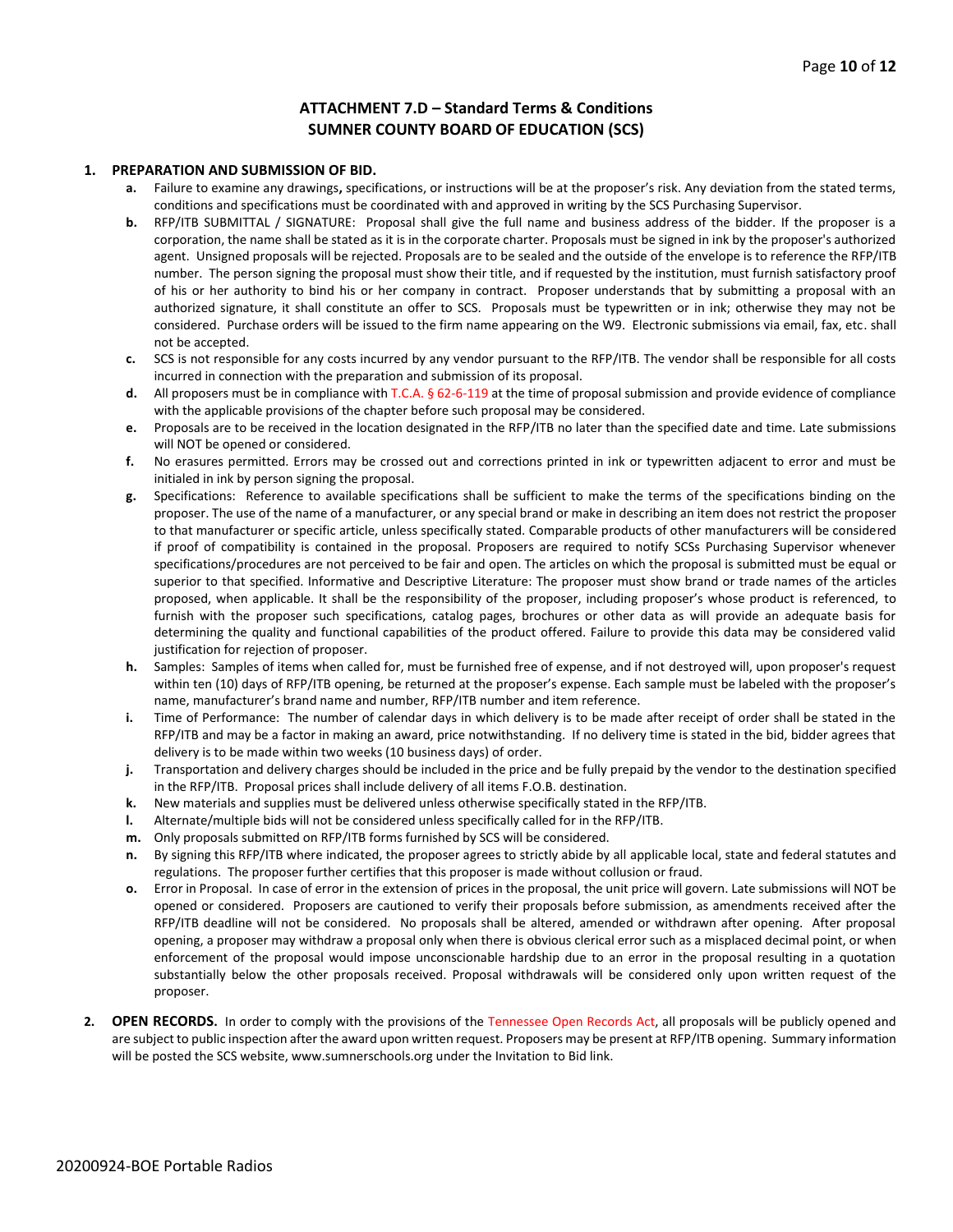- **3. ACCEPTANCE AND AWARD.** SCS reserves the right to reject any and all proposals and to waive any informality in proposals and, unless otherwise specified by the proposer to accept any item in the proposal. Action to reject all proposals shall be taken for unreasonably high prices, errors in the proposal documents, cessation of need, unavailability of funds, or any other reason approved by SCS.
	- **a.** Contracts and purchases will be made with the lowest, responsive, responsible, qualified proposer. The quality of the articles to be supplied, their conformity with the specifications, their suitability to the requirements of the Institution, cash discount offered, and the delivery terms will be taken into consideration.
	- **b.** Any deviation from these stated terms, specifications and conditions must be coordinated with and approved in writing by the Purchasing Supervisor.
	- **c.** Prices quoted on the response (if any) are to be considered firm and binding until the said equipment, supplies or services are in the possession of SCS.
	- **d.** SCS reserves the right to order more or less than the quantity listed in the proposal.
	- **e.** If a proposer fails to state a time within which a proposal must be accepted, it is understood and agreed that SCS shall have ninety (90) days to accept.
	- **f.** No purchase or contract is authorized or valid until the issuance of a SCS purchase order in accordance with SCS policy. No SCS employee is authorized to purchase equipment, supplies or services prior to the issuance of such a purchase order.
	- **g.** The contract may not be assigned without written SCS consent.
	- **h.** If the appropriate space is marked on the RFP/ITB, other Institutions (such as State, Local and/or Public Agencies) may purchase off the contract during the same period as SCS.
	- **i.** The awarded proposer will be required to post a performance and payment bond in the amount of 25% of the contract price if it exceeds \$100,000 as stated by T.C.A. §12-4-201.
	- **j.** If the project cost is in excess of \$25,000 a performance bond must be secured by the requesting part in an amount equal to the market improvement value.
	- **k.** By submission of this bid and signature thereof, the Bidder acknowledges compliance with the provisions of Public Chapter No. 587 / Senate Bill No. 2048 (Employee Background Check). The Bidder further agrees to submit a formal certification thereof prior to commencing work.
- PAYMENT. Payment terms must be specified in the proposal, including any discounts for early payment. Partial payments will not be approved unless justification for such payment can be shown. Terms will be NET 30 days. Payment will not be made until the conditions and specifications of the RFP/ITB are inspected and approved as conforming by persons appointed by SCS.
- **5. DEFAULT OF SELECTED VENDOR.** In case of vendor default, SCS may procure the articles or services from other sources and hold the defaulting vendor responsible for any resulting cost. If the awarded vendor violates any terms of their response, the contract, SCS policy or any law, they may be disqualified from proposing for a period of two years for minor violations or longer for major violations. Proposals from disqualified proposers will not be accepted during the period of disqualification.
- **6. INSPECTION OF PURCHASES.** Articles received which are not equivalent will not be accepted and will be picked up by the vendor or returned to vendor, shipping charges collect. SCS shall have a reasonable period in which to inspect and accept or reject materials without liability. If necessity requires SCS to use nonconforming materials, an appropriate reduction in payment may be made.
- **7. TAXES.** SCS is tax exempt; do not include taxes in quotation. Vendors making improvements or additions to or performing repair work on real property for SCS are liable for any applicable sales or use tax on tangible personal property used in connection with the contract or furnished to vendors by the state for use under the contract.
- **8. NONDISCRIMINATION.** SCS is an equal opportunity employer. SCS and bidder agree to comply with Titles VI and VII of the Civil Rights Act of 1964, Title IX of the Education Amendments of 1972, Section 504 of the Rehabilitation Act of 1973, Executive Order 11,246, the Americans with Disabilities Act of 1990, if applicable, and the related regulations to each. Each party assures that it will not discriminate against any individual including, but not limited to employees or applicants for employment and/or students, because of race, religion, creed, color, sex, age, disability, veteran status or national origin. In the event that any claims should arise with regards to violations of any such local, state or federal law, statues, rule or regulations, the vendor will indemnify and hold SCS harmless for any damages, including court costs or attorney fees, which might be incurred.
- **9. PROHIBITIONS/NO VENDOR CONTRACT FORM.** Acceptance of gifts from vendors is prohibited. T.C.A. §12-4-106. The contract documents for purchase under this RFP/ITB shall consist of the successful proposer's bid and SCSs purchase order. The proposer may request exceptions to terms and conditions and/or request SCS to accept other terms and conditions by means of subsequent documents such as invoices, warranty agreements, license agreements, etc. All subsequent documents shall be open to revision for impermissible language. SCS reserves the right to render the proposal unresponsive and subject the proposal to rejection if successful terms cannot be negotiated.